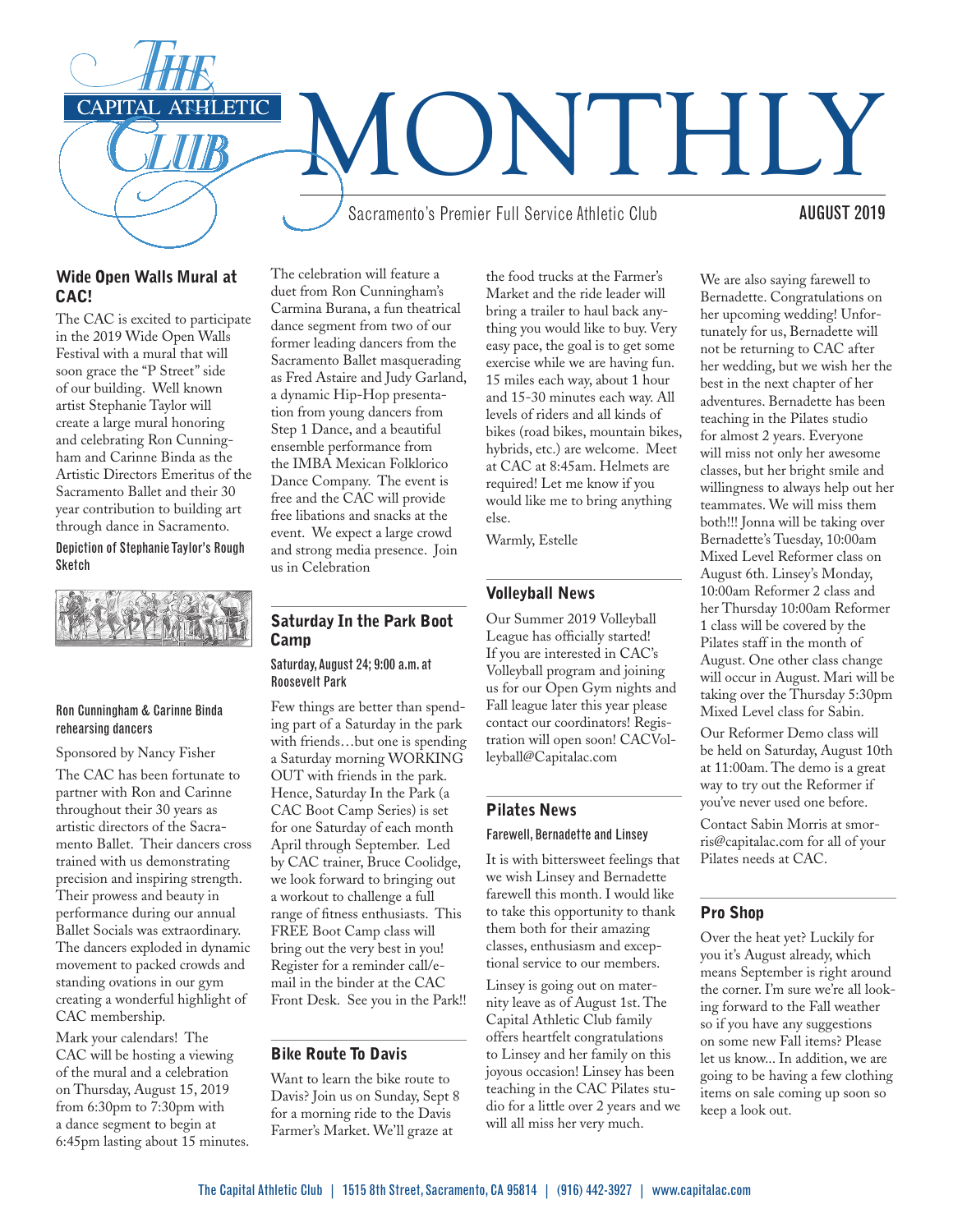# Health News

#### Working Out When You're Over 50

## You Need Exercise Now More Than

Ever -Let's face it: A 50- or 60-year-old body isn't the same as a 20-year-old one. You won't be able to do the same things -- nor should you. But exercise is key to your independence and a good quality of life as you age. So what do you need to think about to be healthy without hurting yourself?

What Exercise Does - You lose muscle mass as you get older, and exercise can help you rebuild it. Muscles also burn more calories than fat, even at rest, which will offset your slowing metabolism. Exercise helps stop, delay, and sometimes improve serious illnesses like heart disease, high blood pressure, diabetes, stroke, Alzheimer's disease, arthritis, and osteoporosis. It can help your brain stay sharp and keep you from falling into a funk.

Types of Exercise - Young or old, everyone needs different kinds. Cardio or aerobic exercise gets your heart rate up and makes you breathe harder, which builds your endurance and burns calories. Strength or weight training keeps your muscles ready for action. Flexibility exercises help you stay limber so you can have a full range of movement and avoid injury. Balance training becomes important after age 50, so you can prevent falls and stay active.

Choose the Right Activities - Lowerimpact exercise, with less jumping and pounding, is kinder to your joints. Some activities provide more than one type of exercise, so you'll get more bang from your workout buck. Definitely pick things that you enjoy doing! Your doctor or physical therapist can suggest ways to adapt sports and exercises, or better alternatives, based on the limitations of any medical conditions you have.

Walking - Simple and effective! It builds your stamina, strengthens lower body muscles, and helps fight against bone diseases like osteoporosis. It's easy to work

into your day. You can go solo or make it social. At a moderate pace, you'll get exercise and still be able to chat with a friend or group.

Jogging - If you like to sweat a bit more when you exercise, try jogging to get your heart rate up. As long as you take it slow and steady, wear the right shoes, and take walking breaks, your joints should be fine. Soft surfaces, like a track or grass, may also help. Pay attention to your calves and hips, with extra stretching and strengthening to lessen your chance of injuries.

Dancing - It doesn't really matter what kind: ballroom, line, square, even dance-based aerobics classes like Zumba and Jazzercise. Dancing helps your endurance, strengthens your muscles, and improves your balance. It burns a lot of calories because it gets you moving in all directions. Research shows learning new moves is really good for your brain, too. Plus, you could be having so much fun, you might not notice you're doing exercise.

Golfing - Much of the benefit of this sport comes from the walking: an average round is more than 10,000 steps, or about 5 miles! In addition, your swing uses your whole body, and it requires good balance -- and calm focus. If you carry or pull your clubs, that's even more of a workout. But even using a cart is worth it. You're still working your muscles and getting in steps along with fresh air and stress relief.

Cycling - It's especially good when you have stiff or sore joints, because your legs don't have to support your weight. The action gets your blood moving and builds muscles on both the front and back of your legs and hips. You use your abs for balance and your arms and shoulders to steer. Because there's resistance, you're strengthening your bones, too. Specially designed bike frames and saddles can make riding safer and easier for various health

#### issues.

Racquet Sports - Racquet sports, including tennis, racquestball, handball, squash, and badminton, may be particularly good at keeping you alive longer and for lowering your chance of dying from heart disease. Playing these sports 2 or 3 times a week is linked to better stamina and reaction times, lower body fat, and higher "good" HDL cholesterol. And it builds bones, especially in your arm, low back, and neck. Play doubles for a less intense, more social workout.

Strength Training - Muscle loss is one of the main reasons people feel less energetic as they get older. When you lift weights, work out on machines, use resistance bands, or do exercises with your own body weight (like push-ups and sit-ups), you build strength, muscle mass, and flexibility. It'll make things like carrying groceries and climbing stairs easier. You can join a gym, but you don't have to. Digging and shoveling in the garden counts, too!

Swimming - You can exercise for longer in the water than on land. There's no weight putting stress on your joints (and making them hurt), and the water offers resistance to build muscles and bones. Swimming laps burns calories and works your heart like jogging and cycling, yet you're not likely to overheat. The moisture helps people with asthma breathe.

#### Brian, Andrew, and Rico Massage Department

The massage room at the CAC is located in the downstairs hallway where there is a great deal of foot traffic. Lots of people like to stop and talk at the convergence of the men's locker room, stairs and entrance to the pool. We massage therapists absolutely love, and encourage, the social atmosphere at the CAC. BUT when a massage is taking place it can be very distracting to the client. Part of the massage experience is the atmosphere in the room, which is generally quiet and calm. So, if you are talking and see the "massage in session" sign up, please think about lowering volume or moving the conversation to another location so that our clients can experience the full benefit of their massages. Who knows, one day when you are receiving a massage you will appreciate those outside who are being supportive of your massage experience, thank you.

Cheerio~ Brian, Rico and Andrew

Water-based exercise improves the mind-set of people with fibromyalgia.

Yoga - Actively holding a series of poses will stretch and strengthen your muscles, as well as the tendons and ligaments that hold your bones together. Mindful breathing makes it a kind of meditation, too. Yoga can help lower your heart rate and blood pressure and relieve anxiety and depression. Check out different styles and classes to match your level of fitness and what appeals to you.

How Much?- -If you're in good health, you should get at least 150 minutes of moderate cardio activity a week. It's better when you spread it out over 3 days or more, for a minimum of 10 minutes at a time. Also spend time at least twice a week specifically working the muscles in your legs, hips, back, abs, chest, shoulders, and arms.

Generally speaking, the more you exercise, the more benefit you get. And anything is better than nothing.

Start Slow - This is especially important if you haven't been exercising for a while or when you're starting some new activity that your body isn't used to. Begin with 10 minutes and gradually ramp up how long, how often, or

*Continued on the next page...*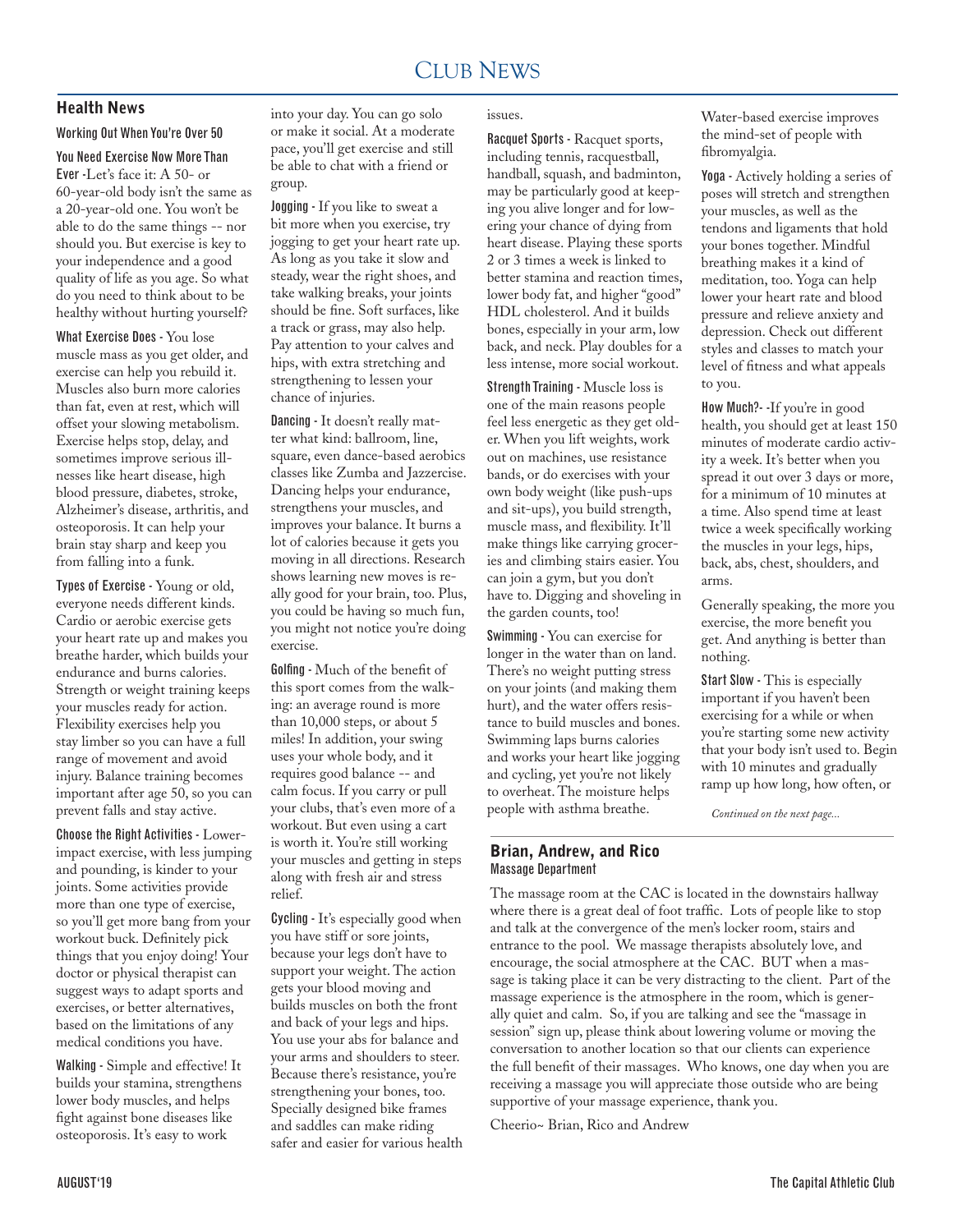# DEPARTMENT NEWS

#### Rick Leonard General Manager

• Wide open walls - we are proud to be a part of the tribute to Ron Cunningham and Carinne Binda artist Stephanie Taylor is creating. A mural that will be displayed on the P street side of the Club. The mural is sponsored by Nancy Fisher. Mark your calendar for the



celebration Thursday, August 15th. Please view the article on the main page of the newsletter for more information.

• The Club will operate on a holiday schedule Monday, September 2nd in honor of the Labor Day Holiday.

# Jonna Edwinson Group Fitness Director



we wish her the best of luck. • Tuesday 6:30pm Zumba has changed to cardio dance and is moving to Sundays at 10:45am with Magda this month.

• We would like to wish Bernadette a farewell, we will be losing an extraordinary instructor, but

- • We anticipate new changes to the schedule due to instructor changes this month. Stay tuned, as we will have the final schedule set next month.
- We are very excited to announce that Aviv has returned from Hawaii! He will be back on our schedule teaching mat Pilates, stretch, and yoga.
- • Sunday gentle yoga class will be returning next month, please stay tuned!

#### Brooke McManus Membership

• It's that time of year again to vote in Sacramento News & Review's, "Best of Sac" voting ballots! Capital Athletic Club has been nominated for the Sports and Recreation's category, "Best Athletic Club, Health Club, or Gym!" CAC is ready to take First Place for the second year in



a row and we need YOUR HELP to do it! Please visit https:// bestofsac.com/ to cast your vote for CAC! We appreciate all of your loyalty and support! Voting ends August 11, 2019!

- • Membership at CAC is still offering a chance to start a Student Summer Membership during summer break! Escape the heat by working out with the whole family! Students can sign up for a temporary membership through August with no contract required! Contact Brooke or Tom in our membership department for information! \*Students must be 16 years of age or older. DON'T FORGET! Juniors ages 12-21 are welcome to use the Club with you on Saturdays and Sundays for FREE! Please bring a valid student ID or provide a birthdate on their guest waiver!
- • Visit the CAC website to keep up with our monthly Fitness Blog that talks about staying on track, exploring different avenues of fitness, nutrition, and so much more! http://capitalac.com/blog/
- http://capitalac.com/blog/
- Follow CAC on our social media tags!
- Twitter: @capitalathletic
- Instagram:@capitalac
- Facebook: @capitalathleticclub

## John O'Sullivan Athletic Director, Newsletter Editor

## josullivan@capitalac.com

• We would like to wish Bernadette good luck on her next endeavor. She will be leaving us after serving as an amazing trainer, manager, and instructor here at The Club. Good Luck Bern!



'Goodbyes are not forever, goodbyes are not the end. They simply mean we will miss you until we see you again.'

Fee based personal training is available if you want to reach your goals faster, more effectively or even add to the list of goals you have.

# Morgan Merrill Beauty Esthetician

Want lifted, curled, longer looking lashes without the up keep or feeling of extensions? Then a Lash Lift is just what you need! A Lash Lift uses your own natural lash, no extensions needed! Lash Lifts curl your lashes to give you a look of longer, lifted, curled lashes for up to 8



weeks! For August Lash Lifts will be \$65! A \$10 savings. Book online at www.vagaro.com/mm\_beauty or call/text 916-520- 9310.

# Capital Cutters

Contact: Michelle (916-812-2352), Linda (916-479-3709), Veronica (916-256-6738), or Jennifer (916-430-9484) today to set up an appointment.



Capital Cutters is introducing VERB's new Reset Clarifying line. Detox the scalp and revitalize damaged hair with this new treatment system. Formulated with nourishing ingredients such as aloe vera and green tea extract, this new system will leave your hair smooth, shiny, and easy to style. Who should Reset? Anyone who uses hair product, heat tools, color treats, swims in chlorine, spends time outside, or just has natural wear and tear… AKA everybody! It is good for all hair types and is color safe, so come on into Capital Cutters and "Reset" today!

#### *Continued from the last page*

how intensely you exercise. Need motivation? Track your progress, either on your own or with an app or online tool like the National Institutes of Health's My Go4Life.

When to Call Your Doctor - Chest pain, breathing problems, dizziness, balance problems, and nausea when you exercise could be warning signs. Let your doctor know sooner, rather than later.

Your body isn't going to recover as fast as it used to. If your

muscles or joints hurt the next day, you may have overdone it. Dial it back and see what happens. Check with your doctor if the pain continues.

# Advocare

Spark - Source of Energy with vitamins

Rehydrate - Electrolyte Replacement drink with vitamins

Slam - A high powered portable and quick source of energy